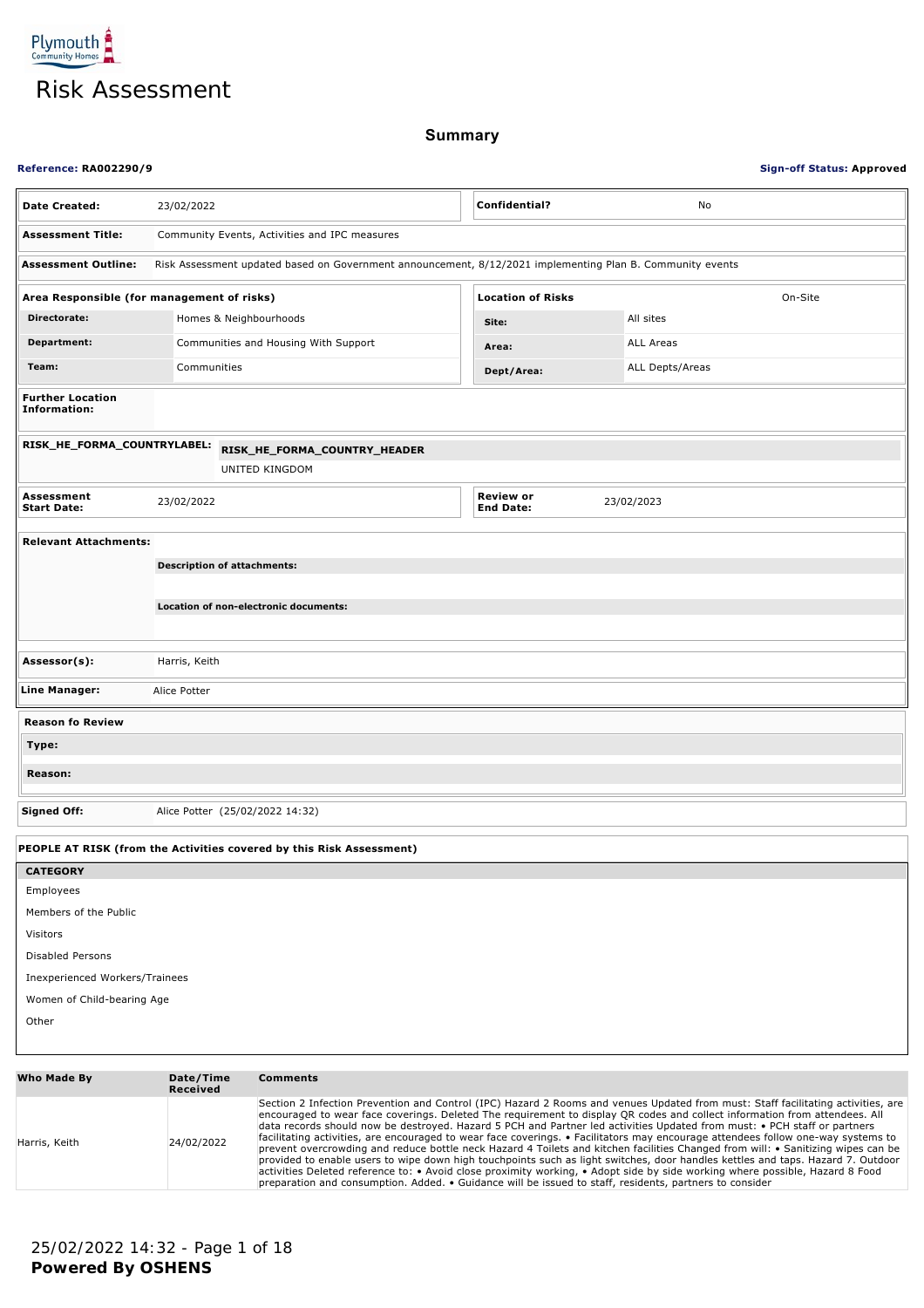

### **Reference: RA002290/9 Sign-off Status: Approved**

| 1. Community Events and Activities        |                                                                                                                                  |                                                                                                                                                                                      |                                 |  |
|-------------------------------------------|----------------------------------------------------------------------------------------------------------------------------------|--------------------------------------------------------------------------------------------------------------------------------------------------------------------------------------|---------------------------------|--|
| <b>Description of</b><br><b>Activity:</b> | Community Events held at various locations e.g. Internal and External premises including outdoor events.                         |                                                                                                                                                                                      |                                 |  |
|                                           | For events organised at Plumer House, please also follow RA003791-Pandemic (i.e. COVID-19) RA for Plumer_Offices_Contact Centre. |                                                                                                                                                                                      |                                 |  |
| <b>Hazard 1. Slips and trips</b>          |                                                                                                                                  |                                                                                                                                                                                      |                                 |  |
| Slips and trips potentially               |                                                                                                                                  | <b>Existing Control Measures</b>                                                                                                                                                     |                                 |  |
| resulting in fractures/serious<br>injury. |                                                                                                                                  | Area is checked for potential slip and trip hazards<br>prior to the start of the event. Any potential<br>obstructions are removed or put away. All trailing<br>cables to be covered. | <b>Further Control Measures</b> |  |
|                                           |                                                                                                                                  | If an obstruction poses a risk and can't be removed,<br>they should be clearly marked and suitably cordoned<br>off.                                                                  |                                 |  |
|                                           |                                                                                                                                  | Good housekeeping to be maintained throughout the<br>event. Event to be monitored.                                                                                                   |                                 |  |
|                                           | event.<br>equipment.                                                                                                             | Health & Safety inspections carried out prior to the                                                                                                                                 |                                 |  |
|                                           |                                                                                                                                  | Lockable cupboards are provided for the storage of                                                                                                                                   |                                 |  |
|                                           |                                                                                                                                  | The coordinator must arrange the room / venue in a<br>suitable manner for the group size and activity.                                                                               |                                 |  |
|                                           |                                                                                                                                  | Sufficient space will be maintained in the room /<br>venue to<br>enable safe access and egress and movement around<br>the room.                                                      |                                 |  |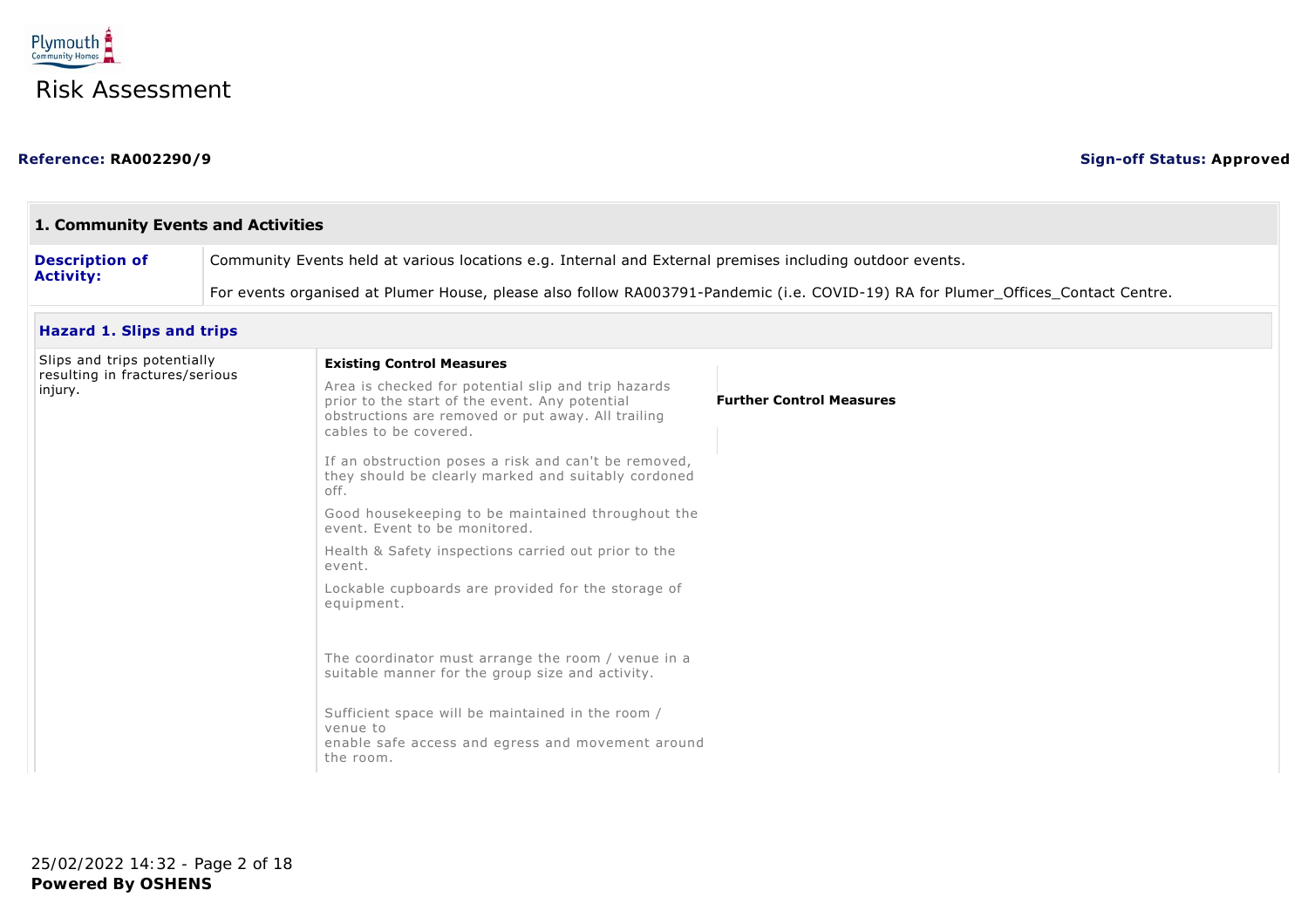

| <b>Hazard 2. Manual Handling</b>                                   |                                                                                                                                                                 |                                 |  |
|--------------------------------------------------------------------|-----------------------------------------------------------------------------------------------------------------------------------------------------------------|---------------------------------|--|
| Potentially leading to<br>significant musculoskeletal<br>injuries. | <b>Existing Control Measures</b>                                                                                                                                |                                 |  |
|                                                                    | Annual manual handling refresher training provided<br>for staff.                                                                                                | With Existing Controls:         |  |
|                                                                    | Event organiser to remind helpers/attendees not to<br>move heavy objects on their own and to ask for help<br>when required.                                     | Low                             |  |
|                                                                    | Manual handling aids available and used where<br>appropriate.                                                                                                   | <b>Further Control Measures</b> |  |
|                                                                    | Event materials stored at readily accessible height<br>close to place of use.                                                                                   |                                 |  |
|                                                                    | Staff and volunteers unfamiliar with the workplace to<br>be briefed on the location of manual handling aides<br>and procedures/expectations prior to the event. |                                 |  |
|                                                                    | Remind staff and third parties not to lift any items<br>above their capabilities.                                                                               |                                 |  |
|                                                                    | Staff to only lift as per manual handling training<br>quidelines.                                                                                               |                                 |  |
|                                                                    | All PCH staff receive manual handling guidance as<br>part of the induction process.                                                                             |                                 |  |
| <b>Hazard 3. Falling objects</b>                                   |                                                                                                                                                                 |                                 |  |
| Cuts/bruises.                                                      | <b>Existing Control Measures</b>                                                                                                                                |                                 |  |
|                                                                    | Area checked beforehand for hazards that can cause<br>injury.                                                                                                   | With Existing Controls:         |  |

Furniture and other objects to be stored in a neat and tidy fashion. Furniture particularly chairs not be stacked too high.

Any props decorations to be securely fastened or fixed.

**Low**

Ш

**Further Control Measures**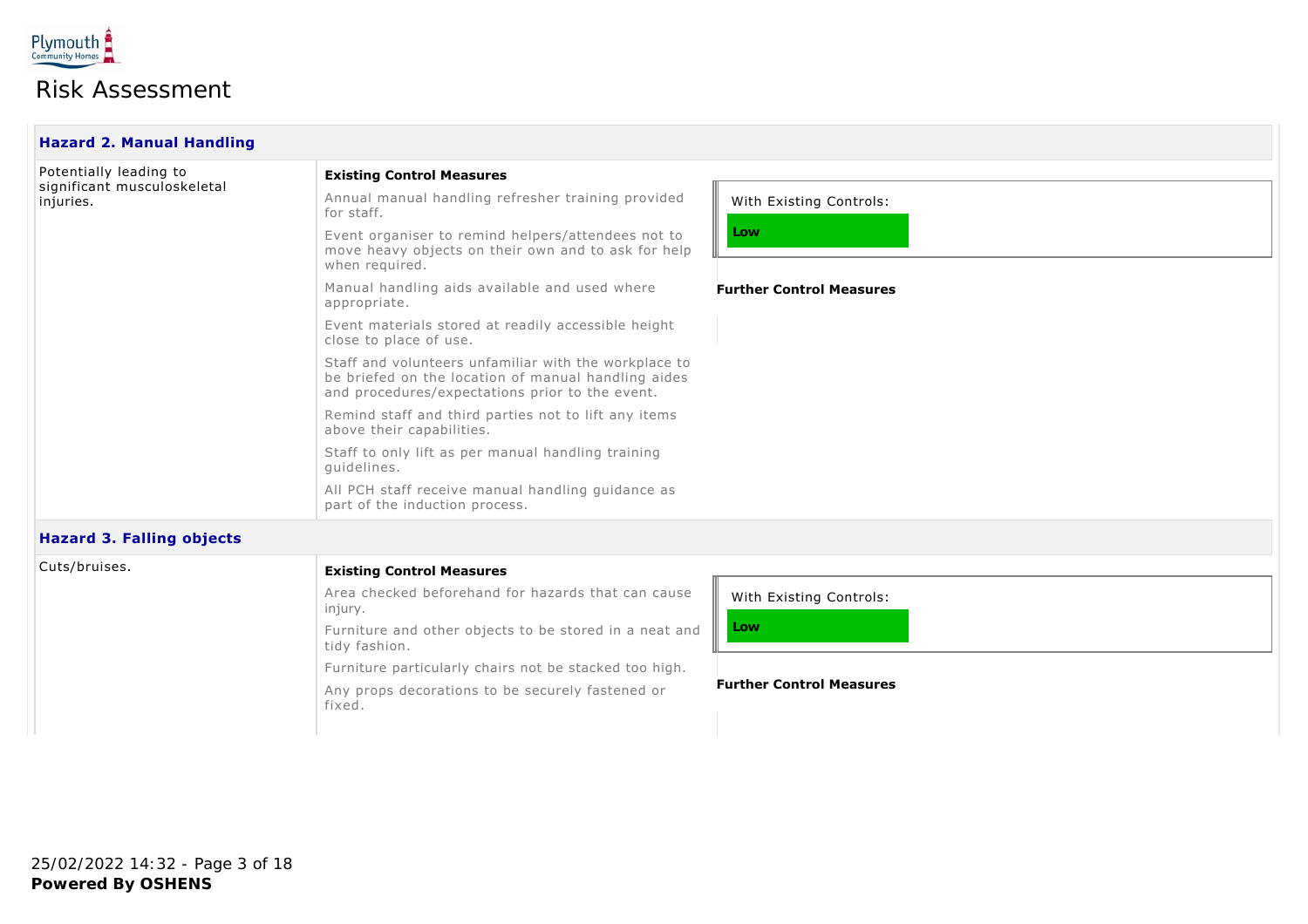

| <b>Hazard 4. Welfare Facilities</b> |                                                                                                                                                           |                                 |  |
|-------------------------------------|-----------------------------------------------------------------------------------------------------------------------------------------------------------|---------------------------------|--|
| Poor welfare arrangements           | <b>Existing Control Measures</b>                                                                                                                          |                                 |  |
| resulting in ill health.            | Toilet Facilities available within easy reach.                                                                                                            | With Existing Controls:         |  |
|                                     | Suitable and sufficient WC's available for numbers<br>attending the event.                                                                                | Low                             |  |
|                                     | Drinks available and provision for cleaning hands.                                                                                                        |                                 |  |
|                                     | External Events,<br>Shade/ shelter provided.                                                                                                              | <b>Further Control Measures</b> |  |
| <b>Hazard 5. Bad Weather</b>        |                                                                                                                                                           |                                 |  |
| Outdoor events:                     | <b>Existing Control Measures</b>                                                                                                                          |                                 |  |
| Injury/ discomfort ill health.      | Consider alternative arrangements for bad weather<br>i.e. can the event be held indoors or under cover.                                                   | With Existing Controls:         |  |
|                                     | If necessary event to be cancelled/postponed.                                                                                                             | Low                             |  |
|                                     | Specialist events (e.g. bouncy castles/soft play)<br>specific risk assessment to be in place prior to the<br>event.                                       | <b>Further Control Measures</b> |  |
|                                     | Health & Safety Team involved in the review of<br>documentation etc relating to specialist events.                                                        |                                 |  |
| <b>Hazard 6. Poor Lighting</b>      |                                                                                                                                                           |                                 |  |
| Slips, trips and falls leading      | <b>Existing Control Measures</b>                                                                                                                          |                                 |  |
| to injury.                          | Lighting maintained in accordance with installers<br>instructions and guidance.<br>Lighting inspected prior to events and bulbs replaced<br>if necessary. | With Existing Controls:<br>Low  |  |
|                                     | Additional external lighting hired if necessary.                                                                                                          |                                 |  |
|                                     | Emergency lighting tested/inspected regularly by<br>competent person.                                                                                     | <b>Further Control Measures</b> |  |
|                                     |                                                                                                                                                           |                                 |  |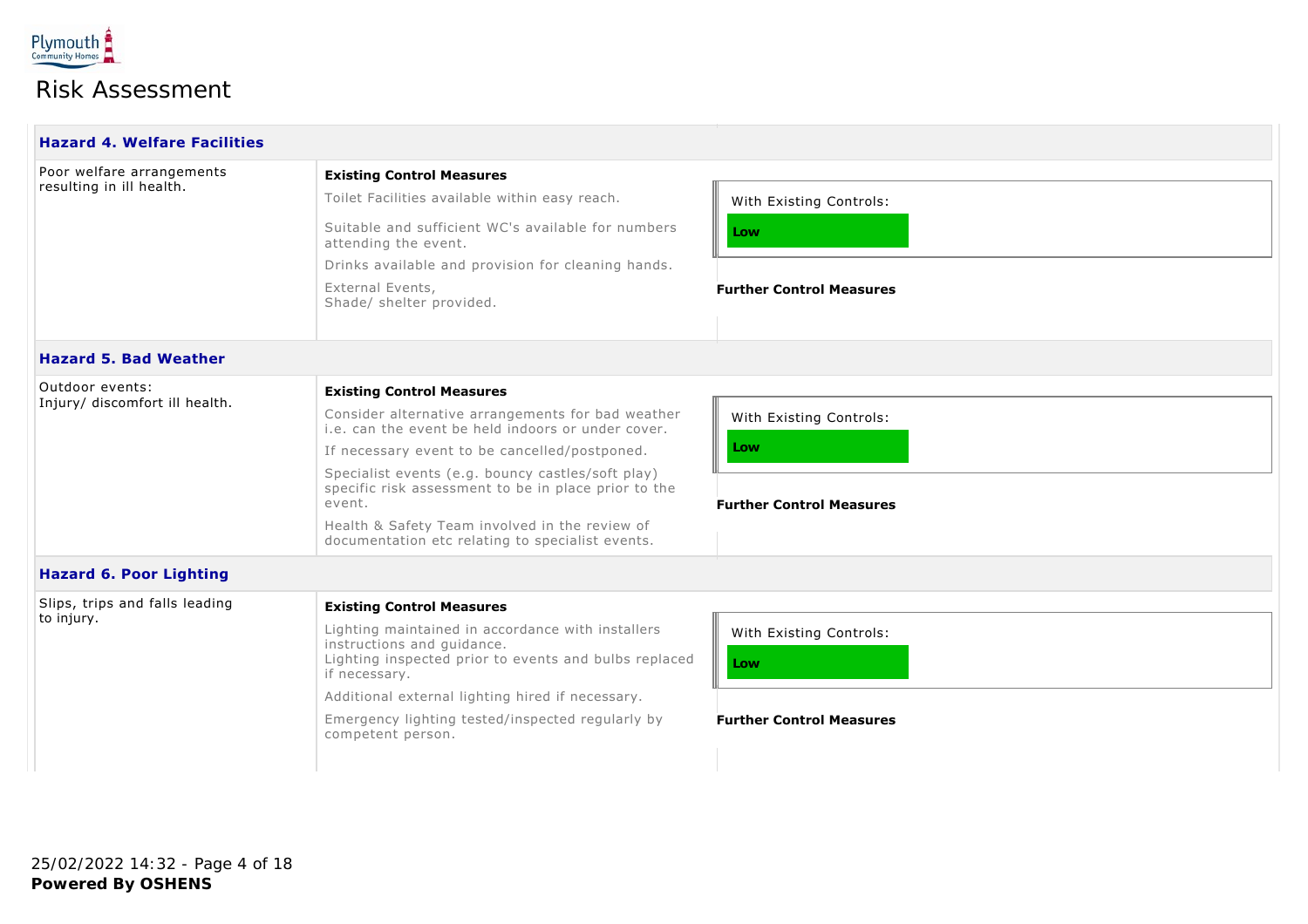

| <b>Hazard 7. Heating</b>                                     |                                                                                                                                                                                                                                                                                                                                                                |                                                                   |
|--------------------------------------------------------------|----------------------------------------------------------------------------------------------------------------------------------------------------------------------------------------------------------------------------------------------------------------------------------------------------------------------------------------------------------------|-------------------------------------------------------------------|
| Poor heating - too hot or<br>cold.                           | <b>Existing Control Measures</b><br>Heating and ventilation systems operated in<br>accordance with installers instructions and guidance.<br>External heating and localised internal heating<br>provided if necessary?<br>Heating systems inspected by competent person.<br>Staff required to work regularly outside issued with<br>warm/weatherproof clothing. | With Existing Controls:<br>Low<br><b>Further Control Measures</b> |
| <b>Hazard 8. Lack of First Aid</b>                           |                                                                                                                                                                                                                                                                                                                                                                |                                                                   |
| Injury/illness aggravated by<br>lack of first aid provision. | <b>Existing Control Measures</b><br>Minimum of appointed person to be available for all<br>events.<br>Appointed person must know the whereabouts of the<br>first aid box and be responsible for calling an<br>ambulance if needed.                                                                                                                             | With Existing Controls:<br>Low<br><b>Further Control Measures</b> |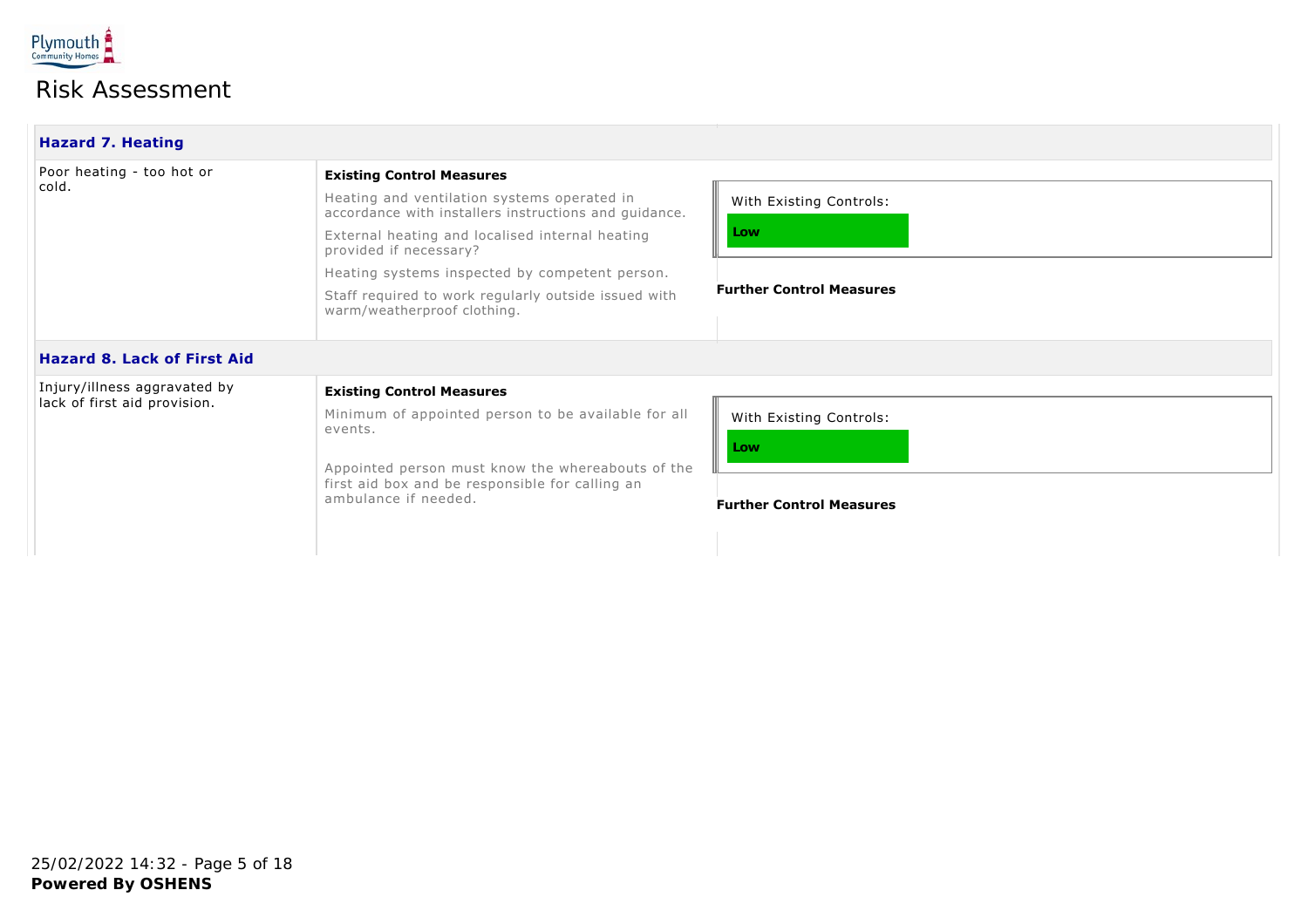

| <b>Hazard 9. Poor Electrical Safety</b> |                                                                                                                                                                                         |                                 |  |
|-----------------------------------------|-----------------------------------------------------------------------------------------------------------------------------------------------------------------------------------------|---------------------------------|--|
| Electric shock/burns leading            | <b>Existing Control Measures</b>                                                                                                                                                        |                                 |  |
| to serious injury or death.             | Portable appliance testing carried out for all<br>workplaces.<br>Fixed wiring testing carried our every 5 years.<br>Inventory of equipment and date of re-test held by<br>Service Area. | With Existing Controls:<br>Low  |  |
|                                         |                                                                                                                                                                                         | <b>Further Control Measures</b> |  |
|                                         | Visual inspection of electrical equipment prior to use.                                                                                                                                 |                                 |  |
|                                         | Faults reported immediately and precautions taken to<br>ensure that equipment is not used.                                                                                              |                                 |  |
|                                         | Equipment to be used in accordance with<br>manufacturers instructions. If in doubt ask supervisor.                                                                                      |                                 |  |
|                                         | If quests are bringing electrical equipment on site it<br>must be inspected by a competent person and PAT<br>tested if necessary.<br>(PAT not required for some types of equipment).    |                                 |  |
|                                         | All electrical equipment used outside must be suitable<br>for outdoor use and or used along with a RCD and<br>prevented from getting damp.                                              |                                 |  |
| <b>Hazard 10. Transport</b>             |                                                                                                                                                                                         |                                 |  |

| Parked vehicles blocking                                                             | <b>Existing Control Measures</b>                                                                                                    |                                 |  |
|--------------------------------------------------------------------------------------|-------------------------------------------------------------------------------------------------------------------------------------|---------------------------------|--|
| routes for emergency<br>vehicles. RTA/ or collision in<br>car park leading to damage | Vehicles and trailers to be driven by suitably qualified<br>member of staff.                                                        | With Existing Controls:         |  |
| or injury.                                                                           | Vehicle/trailer user checks carried out daily/prior to<br>use.                                                                      | Low                             |  |
|                                                                                      | Vehicles/trailers to be stored/parked appropriately so<br>not to cause any obstructions.                                            | <b>Further Control Measures</b> |  |
|                                                                                      | If parking is provided on site and a large number of<br>vehicles are expected a traffic marshal may be<br>necessary (Ref RA002362). |                                 |  |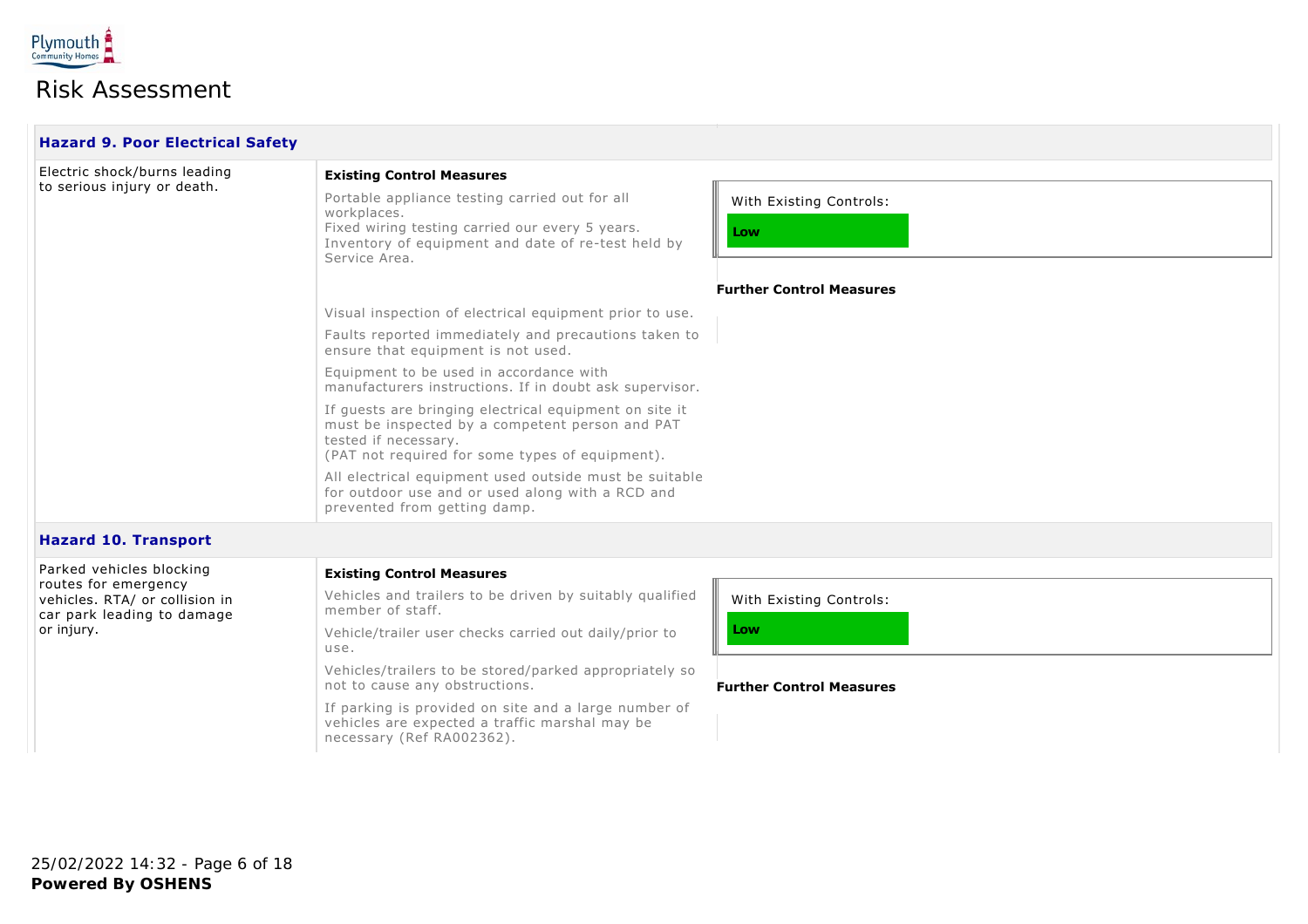

| Hazard 11. Emergency Situation e.g. Fire |                                                                                                                                                                                                                                                                                                                                                                                                                                                                                                                                                                                                                                                                                                                                                                                                                         |                                                                   |  |
|------------------------------------------|-------------------------------------------------------------------------------------------------------------------------------------------------------------------------------------------------------------------------------------------------------------------------------------------------------------------------------------------------------------------------------------------------------------------------------------------------------------------------------------------------------------------------------------------------------------------------------------------------------------------------------------------------------------------------------------------------------------------------------------------------------------------------------------------------------------------------|-------------------------------------------------------------------|--|
| Serious injuries and<br>fatalities.      | <b>Existing Control Measures</b><br>Fire Risk Assessment completed for the building.<br>Designated person in control and sufficient number of<br>fire wardens in place to deal with an emergency.<br>(Refer to Fire Risk Assessment for the<br>building/event).<br>Emergency Evacuation plan in place for building/event.<br>(Must take into account numbers expected)<br>Where necessary capacity must be calculated to<br>ensure safe evacuation in an emergency.<br>Person In Control (PIC) or deputy on site at all times.<br>Volunteers and staff briefed prior to event on<br>emergency procedures.<br>PIC to ensure visual check of fire safety equipment<br>and exits carried out on the day.<br>Electrical equipment will be Portable Appliance Tested.<br>No naked flames are permitted in the craft rooms at | With Existing Controls:<br>Low<br><b>Further Control Measures</b> |  |
|                                          | any time.                                                                                                                                                                                                                                                                                                                                                                                                                                                                                                                                                                                                                                                                                                                                                                                                               |                                                                   |  |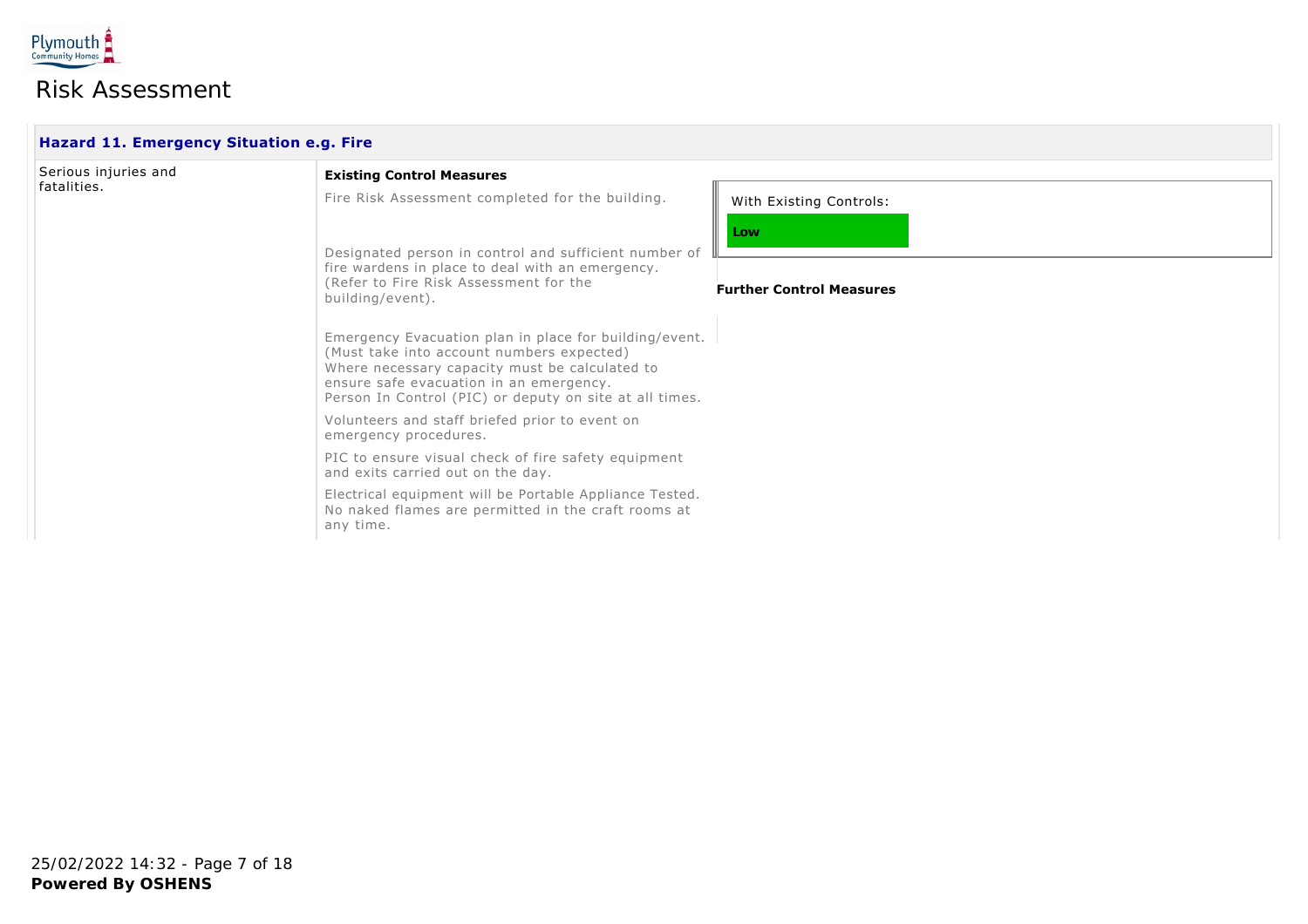

| <b>Hazard 12. Food Preparation/Poor Hygiene</b>                                                            |                                                                                                                                                                                   |                                 |  |
|------------------------------------------------------------------------------------------------------------|-----------------------------------------------------------------------------------------------------------------------------------------------------------------------------------|---------------------------------|--|
| Food Poisoning.                                                                                            | <b>Existing Control Measures</b>                                                                                                                                                  |                                 |  |
| Also see Hazard 8 Food<br>preparation and<br>consumption in the IPC<br>section of this risk<br>assessment. | Food prepared off site by external caterers with<br>appropriate food preparation/hygiene certificate<br>selected from approved contractors list or recognised<br>catering outlet. | With Existing Controls:<br>Low  |  |
|                                                                                                            | Food served covered/ with packaging.                                                                                                                                              |                                 |  |
|                                                                                                            | Food handlers to have relevant food hygiene<br>certificate.                                                                                                                       | <b>Further Control Measures</b> |  |
|                                                                                                            | Tea and Coffee making facilities to be supervised by<br>staff/volunteers.                                                                                                         |                                 |  |
|                                                                                                            | Staff/volunteers to prepare hot drinks if space is an<br>issue.                                                                                                                   |                                 |  |
|                                                                                                            | Food stored at correct temperature.                                                                                                                                               |                                 |  |
|                                                                                                            | Incorrectly stored foods to be disposed of.                                                                                                                                       |                                 |  |
|                                                                                                            | Buffet food kept at room temperature must be<br>disposed of within one and half hours.                                                                                            |                                 |  |
|                                                                                                            | Food to be stored under suitable conditions (chilled or<br>heated to correct temperature).                                                                                        |                                 |  |
|                                                                                                            |                                                                                                                                                                                   |                                 |  |

#### **Hazard 13. Lone Working/Work out of Hours**

| Violence & Aggression,                                                | <b>Existing Control Measures</b>                                                                                                                           |                                 |
|-----------------------------------------------------------------------|------------------------------------------------------------------------------------------------------------------------------------------------------------|---------------------------------|
| Slip/trip/fall or other<br>emergency situation with no<br>assistance. | Contact details of those attending the event to be left $\parallel$<br>with line manager.                                                                  | With Existing Controls:         |
|                                                                       | Protocol for reporting back safely after and during an<br>event has finished to be agreed beforehand. (e.g.<br>Poppy - escalation and frequency of calls). | Low                             |
|                                                                       | Where available lone working software solutions used<br>e.g. Guardian 24.                                                                                  | <b>Further Control Measures</b> |
|                                                                       |                                                                                                                                                            |                                 |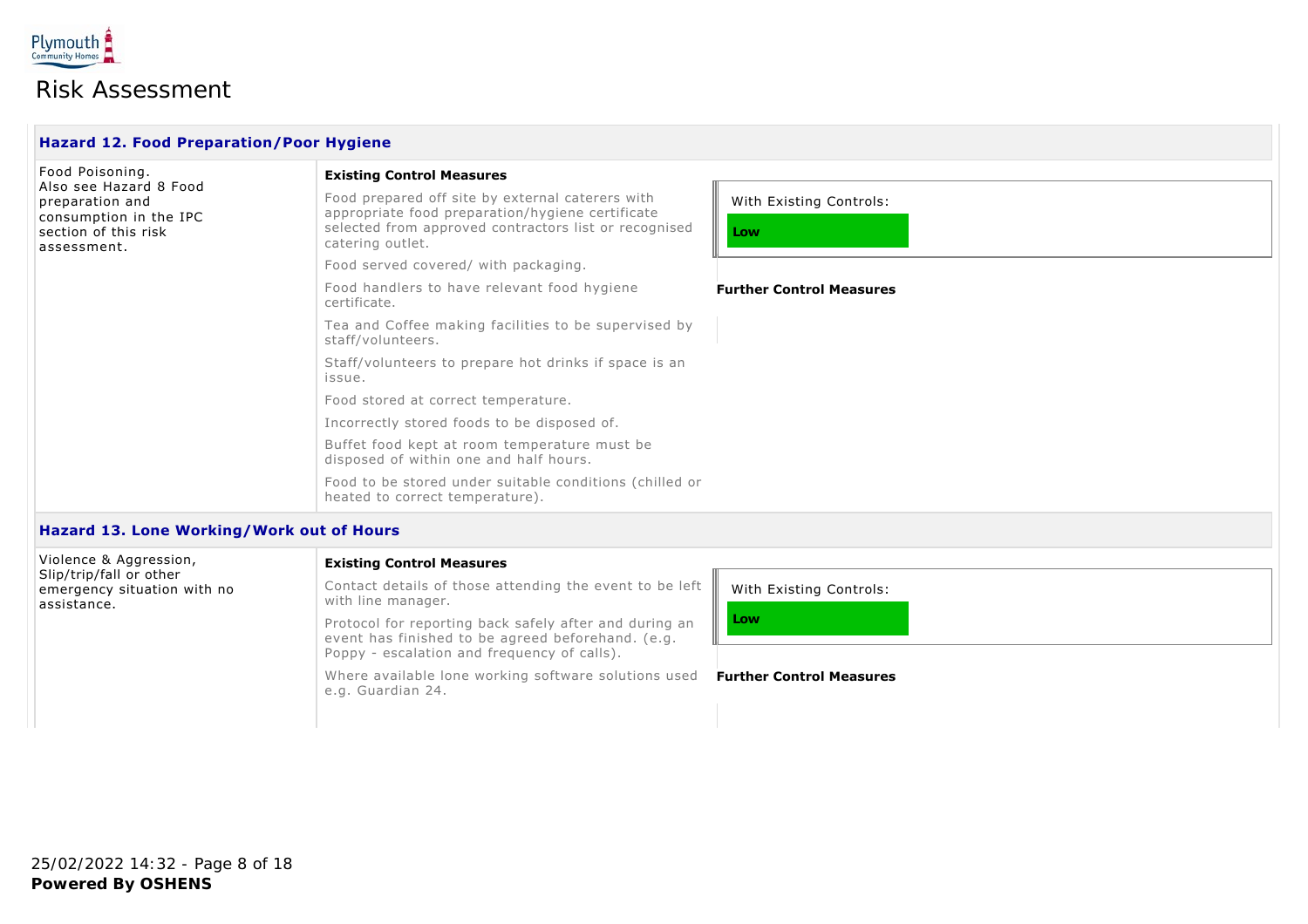

| <b>Hazard 14. Violence or Verbal Assault</b>               |                                                                                                                                                                                                                         |                                                                   |
|------------------------------------------------------------|-------------------------------------------------------------------------------------------------------------------------------------------------------------------------------------------------------------------------|-------------------------------------------------------------------|
| Actual bodily<br>harm/psychological harm.                  | <b>Existing Control Measures</b><br>Staff reminded to have a charged mobile phone at<br>hand in case of any disturbance.<br>Violence & aggression training (Diffusion Training)<br>provided to staff/volunteers.        | With Existing Controls:<br>Low<br><b>Further Control Measures</b> |
| Hazard 15. Noise Levels/Music etc. (Nuisance)              |                                                                                                                                                                                                                         |                                                                   |
| Disruption and potential<br>conflict.                      | <b>Existing Control Measures</b><br>Noise levels to be kept to reasonable level.                                                                                                                                        | <b>Further Control Measures</b>                                   |
| Hazard 16. Temporary Structures e.g. Marquees/Gazebos etc. |                                                                                                                                                                                                                         |                                                                   |
| Collapse of Structure.                                     | <b>Existing Control Measures</b><br>Erected as per manufacturers instructions; or by<br>competent person/company.<br>Weather conditions to be monitored and event<br>relocated or cancelled if necessary. See Hazard 5. | With Existing Controls:<br>Low<br><b>Further Control Measures</b> |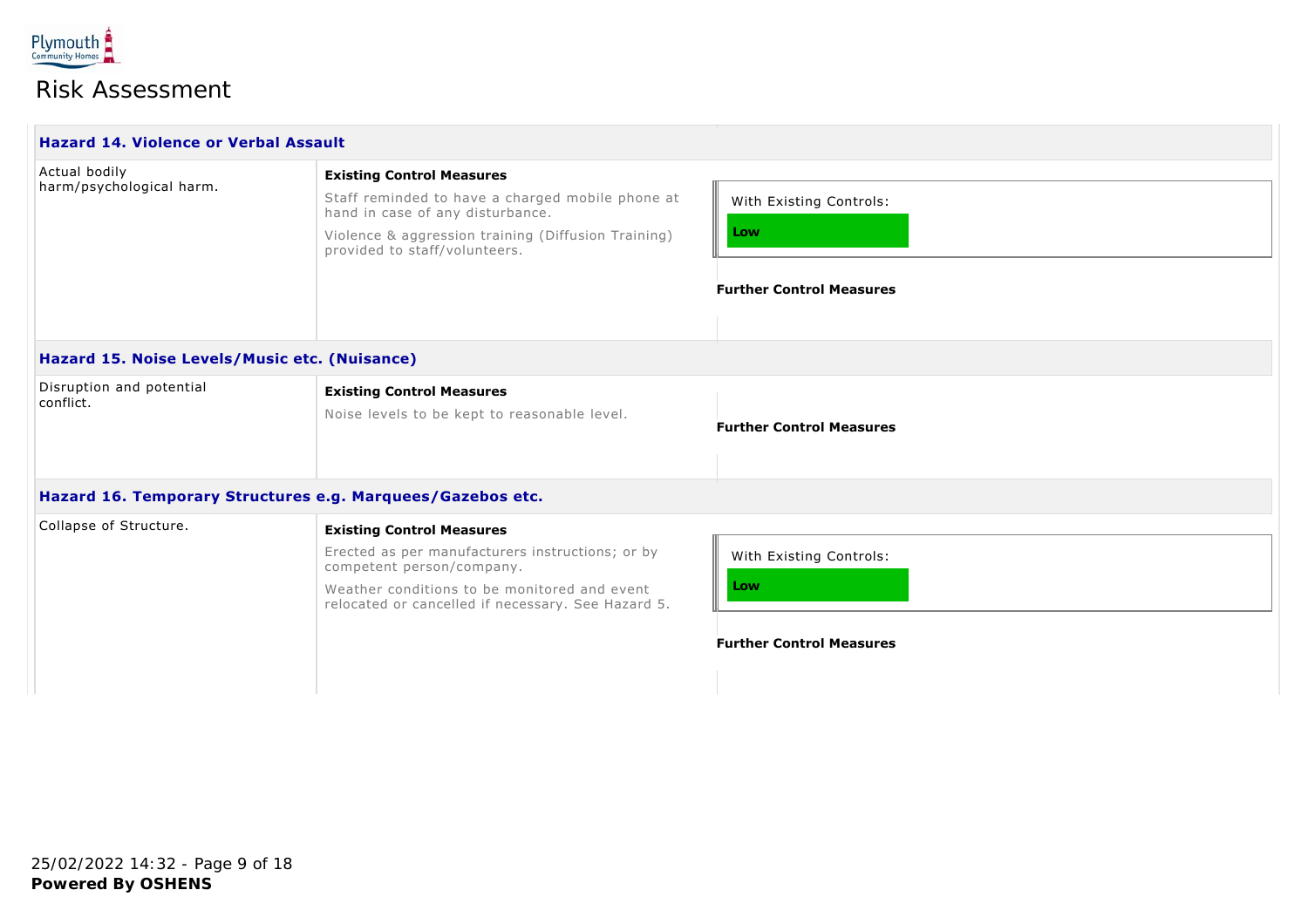

| Hazard 17. Use of portable tools / equipment |                                                                                                                                                                                                                                                                                       |                                 |
|----------------------------------------------|---------------------------------------------------------------------------------------------------------------------------------------------------------------------------------------------------------------------------------------------------------------------------------------|---------------------------------|
| Personal injury from<br>inappropriate use.   | <b>Existing Control Measures</b>                                                                                                                                                                                                                                                      |                                 |
|                                              | Craft equipment will be used in line with existing craft<br>risk assessment.                                                                                                                                                                                                          | With Existing Controls:<br>Low  |
|                                              | Any tools used in demos will be kept within the<br>designated space and will not be left unattended. A<br>competent person or contractor will provide<br>demonstrations, and will be responsible for<br>supervision and equipment.                                                    | <b>Further Control Measures</b> |
|                                              | For some equipment such as sewing machines, the<br>equipment will be set up by PCH staff or the facilitator.<br>All users will be shown and instructed on the correct<br>use of the sewing machine. Once trained all approved<br>users will be signed off on training sign off sheet. |                                 |
|                                              | Appropriate levels of supervision will be provided to all<br>attendees of the craft club for all tool and equipment<br>being used during the session.                                                                                                                                 |                                 |

### **Hazard 18. Hazardous fumes,chemicals, dust**

|  | Use of cleaning products<br>causing personal injury. | <b>Existing Control Measures</b>                                                                                            |                                 |  |
|--|------------------------------------------------------|-----------------------------------------------------------------------------------------------------------------------------|---------------------------------|--|
|  |                                                      | Cleaning demo to be carried out using standard<br>cleaning products.                                                        | <b>Further Control Measures</b> |  |
|  |                                                      | Cleaning product hampers include standard home<br>cleaning products with directions of use as per<br>manufacturer's labels. |                                 |  |
|  |                                                      | PCH Rangers will be carrying out the cleaning<br>demonstrations, who have received COSHH training.                          |                                 |  |
|  |                                                      | A competent person or contractor will provide<br>demonstrations, and will be responsible for<br>supervision and equipment.  |                                 |  |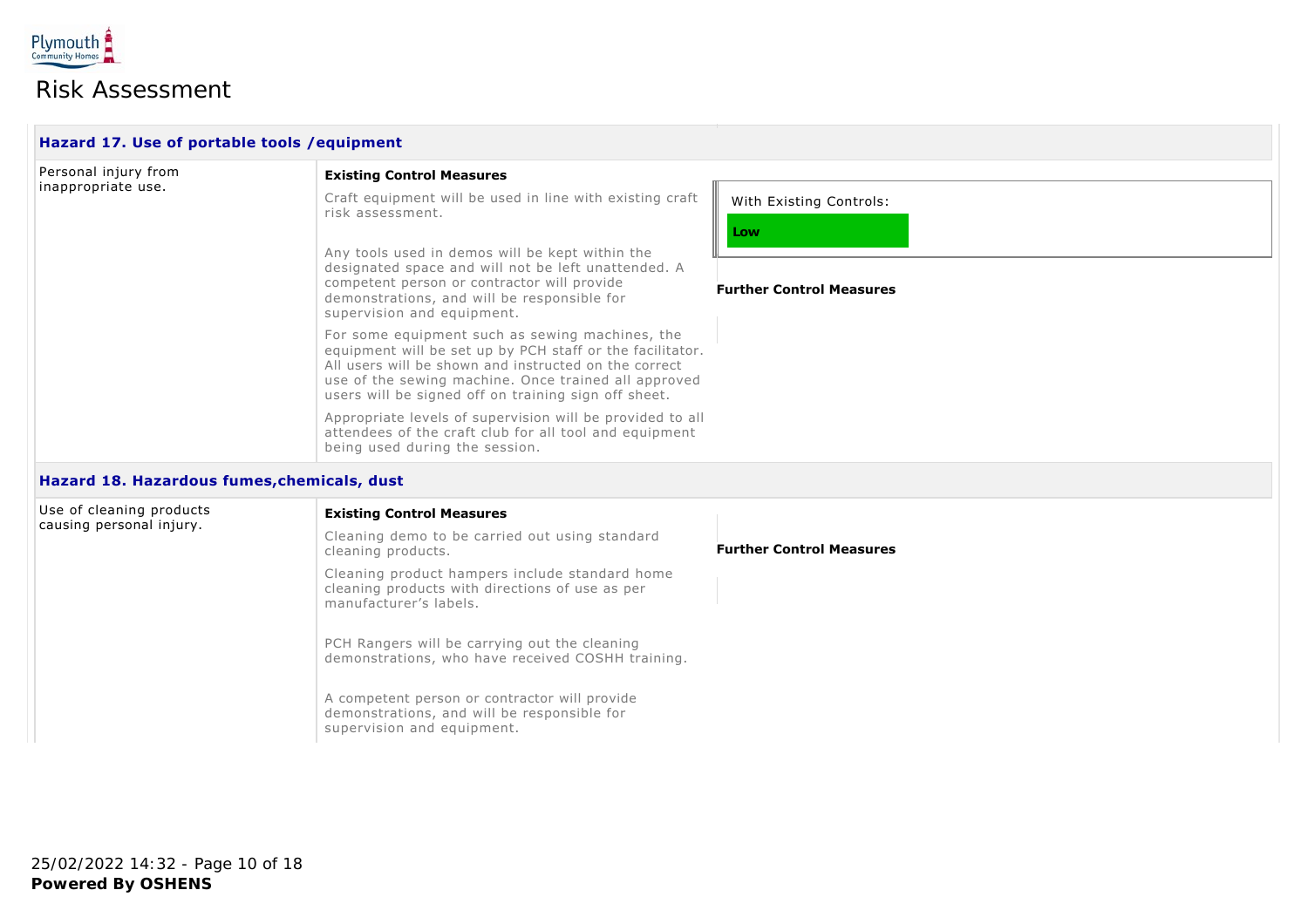

| Badly organised events<br>putting attendees at risk.                                                                                               | <b>Existing Control Measures</b>                                                                                                                                                       |                                 |  |
|----------------------------------------------------------------------------------------------------------------------------------------------------|----------------------------------------------------------------------------------------------------------------------------------------------------------------------------------------|---------------------------------|--|
|                                                                                                                                                    | Suitable documentation must be collated from third<br>parties.                                                                                                                         | <b>Further Control Measures</b> |  |
| <b>Hazard 20. Overcrowding and Key Control</b>                                                                                                     |                                                                                                                                                                                        |                                 |  |
| Slips, trips and falls, panic<br>and injury in the event of an<br>emergency evacuation,<br>conflict from double booking<br>or unauthorised access. | <b>Existing Control Measures</b>                                                                                                                                                       |                                 |  |
|                                                                                                                                                    | Attendance to be restricted to residents and<br>staff/volunteers.                                                                                                                      | With Existing Controls:         |  |
|                                                                                                                                                    | Coordinator must ensure numbers do not exceed the<br>venues capacity.                                                                                                                  | Low                             |  |
|                                                                                                                                                    | Where required a booking system, key collection and<br>return system will be set in place for each room /<br>venue.                                                                    | <b>Further Control Measures</b> |  |
| <b>Hazard 21. Waste and housekeeping</b>                                                                                                           |                                                                                                                                                                                        |                                 |  |
| Build up of waste materials                                                                                                                        | <b>Existing Control Measures</b>                                                                                                                                                       |                                 |  |
|                                                                                                                                                    | Sufficient waste bins will be provided and emptied as<br>required in all venues /rooms.<br>Floors and surfaces will be swept as necessary and all<br>waste disposed off appropriately. | <b>Further Control Measures</b> |  |
| <b>Hazard 22. Inexperience/untrained volunteers</b>                                                                                                |                                                                                                                                                                                        |                                 |  |
| Inability to deal with an                                                                                                                          | <b>Existing Control Measures</b>                                                                                                                                                       |                                 |  |
| emergency.                                                                                                                                         | Coordinators and staff are competent and provided<br>with suitable and sufficient information to deal with                                                                             | <b>Further Control Measures</b> |  |

### **2. Infection Prevention and Control (IPC)**

emergencies.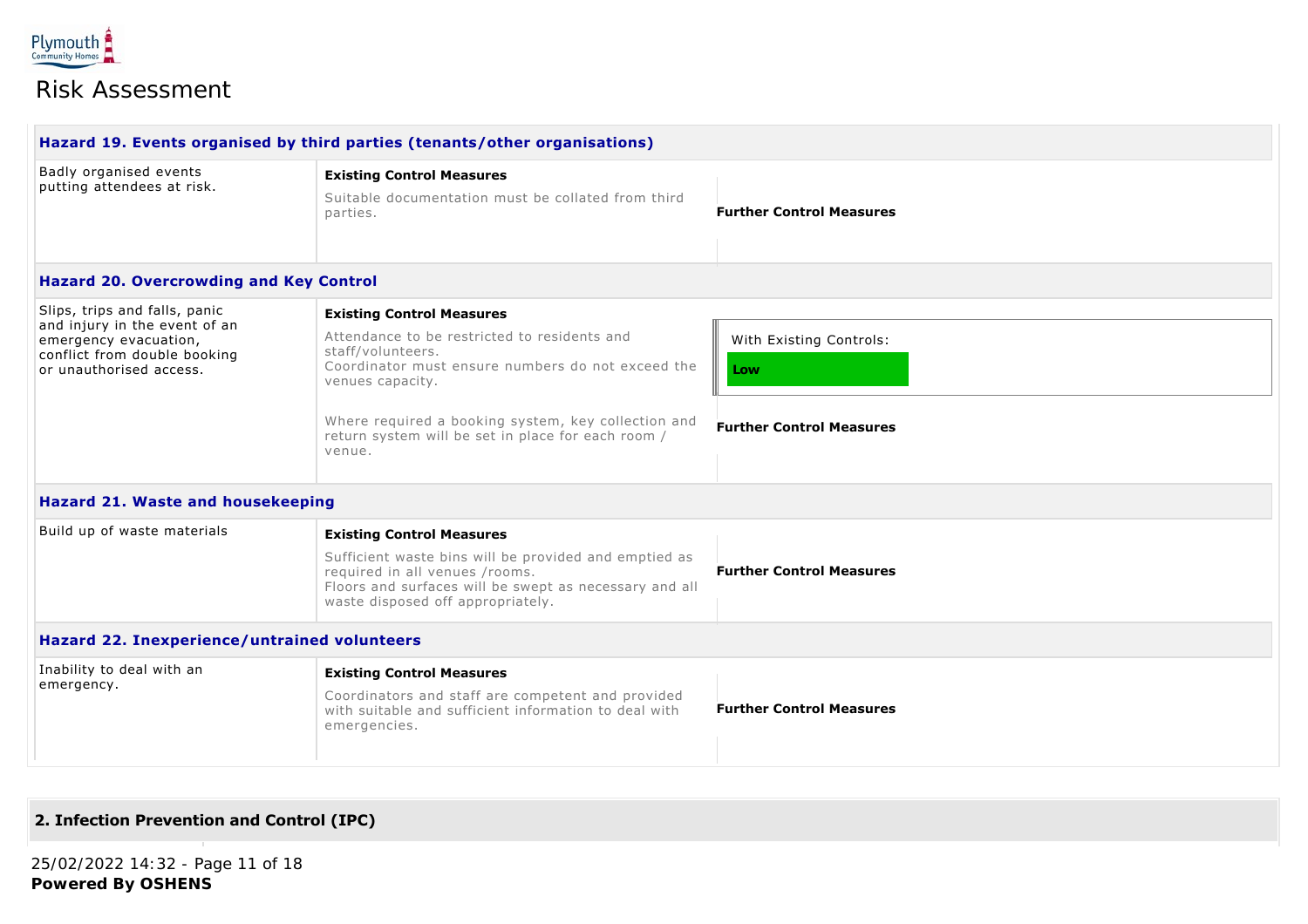

#### **Description of Activity:** This assessment sets out the IPC controls implemented for events and activities to keep residents, staff and participants as safe as possible during the relaxation of Covid restrictions and future national or global pandemics. This assessment should also be read in conjunction with RA003419-Pandemic (i.e. Covid-19) Corporate Risk Assessment. Information in this assessment has been developed using updated government guidance for events following a relaxation of Covid-19 restrictions https://www.gov.uk/guidance/working-safely-during-covid-19/events-and-attractions#risk-2

For events organised at Plumer House, please also follow RA003791-Pandemic (i.e. COVID-19) RA for Plumer\_Offices\_Contact Centre.

### **Hazard 1. Transmission and contracting a virus (e.g. Covid-19)**

| Potential transmission<br>(to/from) staff, participants<br>or partners during a<br>pandemic<br>(such as Covid-19) | <b>Existing Control Measures</b><br>All staff, participants or partners attending events or<br>activities, will be asked not to attend if they are<br>experiencing any symptoms of the virus, have been<br>told to self-isolate, have tested positive or are waiting<br>the results of a test result. | <b>Further Control Measures</b> |
|-------------------------------------------------------------------------------------------------------------------|-------------------------------------------------------------------------------------------------------------------------------------------------------------------------------------------------------------------------------------------------------------------------------------------------------|---------------------------------|
|                                                                                                                   | Staff will check participants Covid status with<br>attendees on the day (if possible).                                                                                                                                                                                                                |                                 |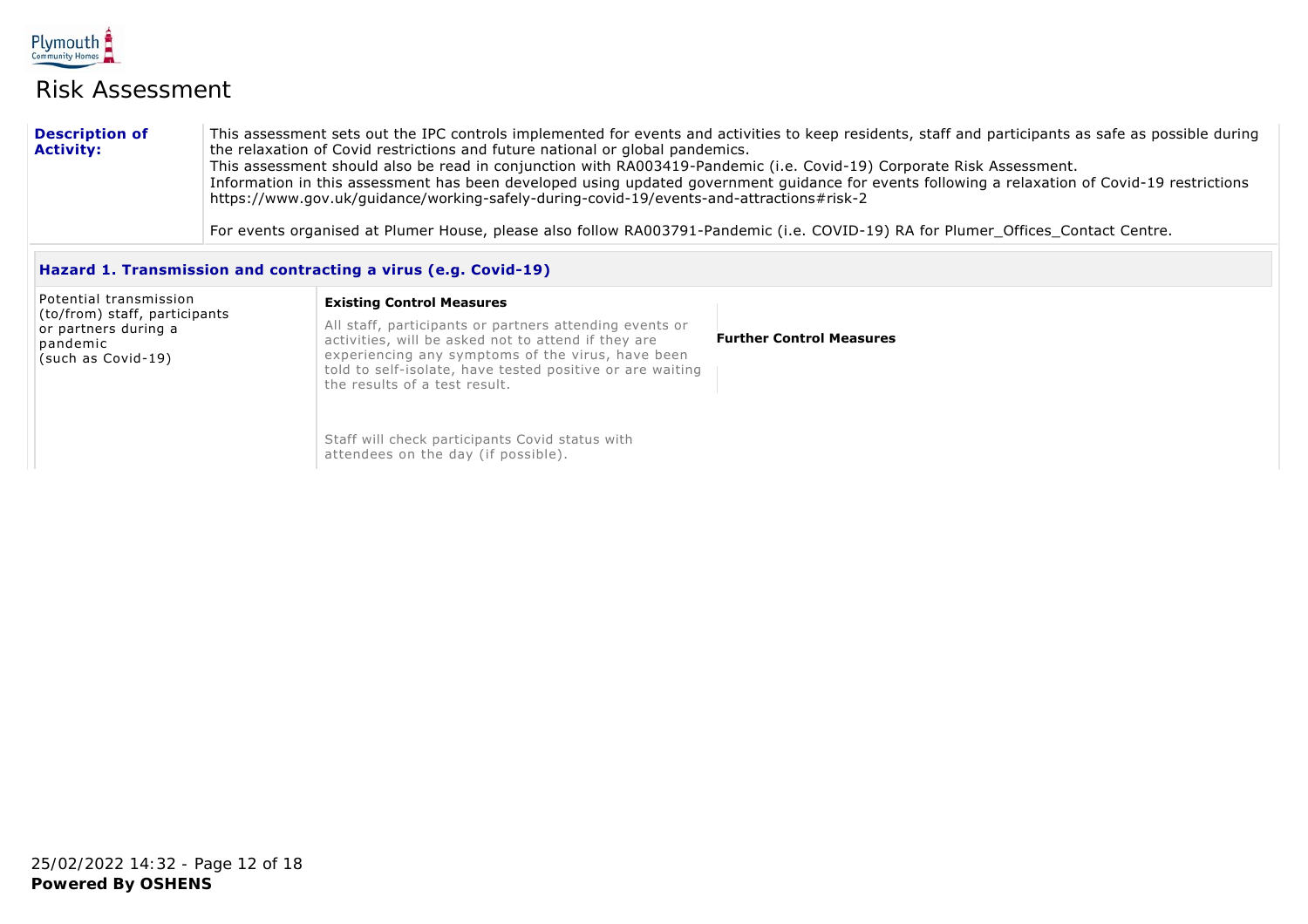

| <b>Hazard 2. Rooms and Venues</b>                 |                                                                                                                                                                                                                                                                                                                                   |                                 |  |
|---------------------------------------------------|-----------------------------------------------------------------------------------------------------------------------------------------------------------------------------------------------------------------------------------------------------------------------------------------------------------------------------------|---------------------------------|--|
| Potential transmission                            | <b>Existing Control Measures</b>                                                                                                                                                                                                                                                                                                  |                                 |  |
| (to/from) during a pandemic<br>(such as Covid-19) | Each room contains sufficient seating and tables for<br>its capacity. Facilitators will use their knowledge of<br>attendees to arrange the room, e.g. keeping family<br>groups together. Where possible suitable spacing and<br>distancing will be achieved through the layout to<br>minimise contact with others where possible. | <b>Further Control Measures</b> |  |
|                                                   | Hand sanitizers are provided with signage in place to<br>encourage users to sanitize hands.                                                                                                                                                                                                                                       |                                 |  |
|                                                   | Signage is in place to encourage users to wear face<br>coverings and maintain social distancing wherever<br>possible.<br>Staff facilitating activities, are encouraged to wear face<br>coverings.                                                                                                                                 |                                 |  |
|                                                   | Windows will be opened to enable good ventilation.                                                                                                                                                                                                                                                                                |                                 |  |
|                                                   | Signage is in place to remind users to dispose of used<br>tissues etc appropriately, e.g. "catch it bin it kill it"<br>and to avoid touching eyes, nose and mouth.                                                                                                                                                                |                                 |  |
|                                                   | The capacity of the room or venue will not be<br>exceeded, a booking system will be in placed for<br>popular or regularly oversubscribed activities.                                                                                                                                                                              |                                 |  |
|                                                   | Facilitators may encourage attendees follow one-way<br>systems to prevent overcrowding and reduce bottle<br>necks.                                                                                                                                                                                                                |                                 |  |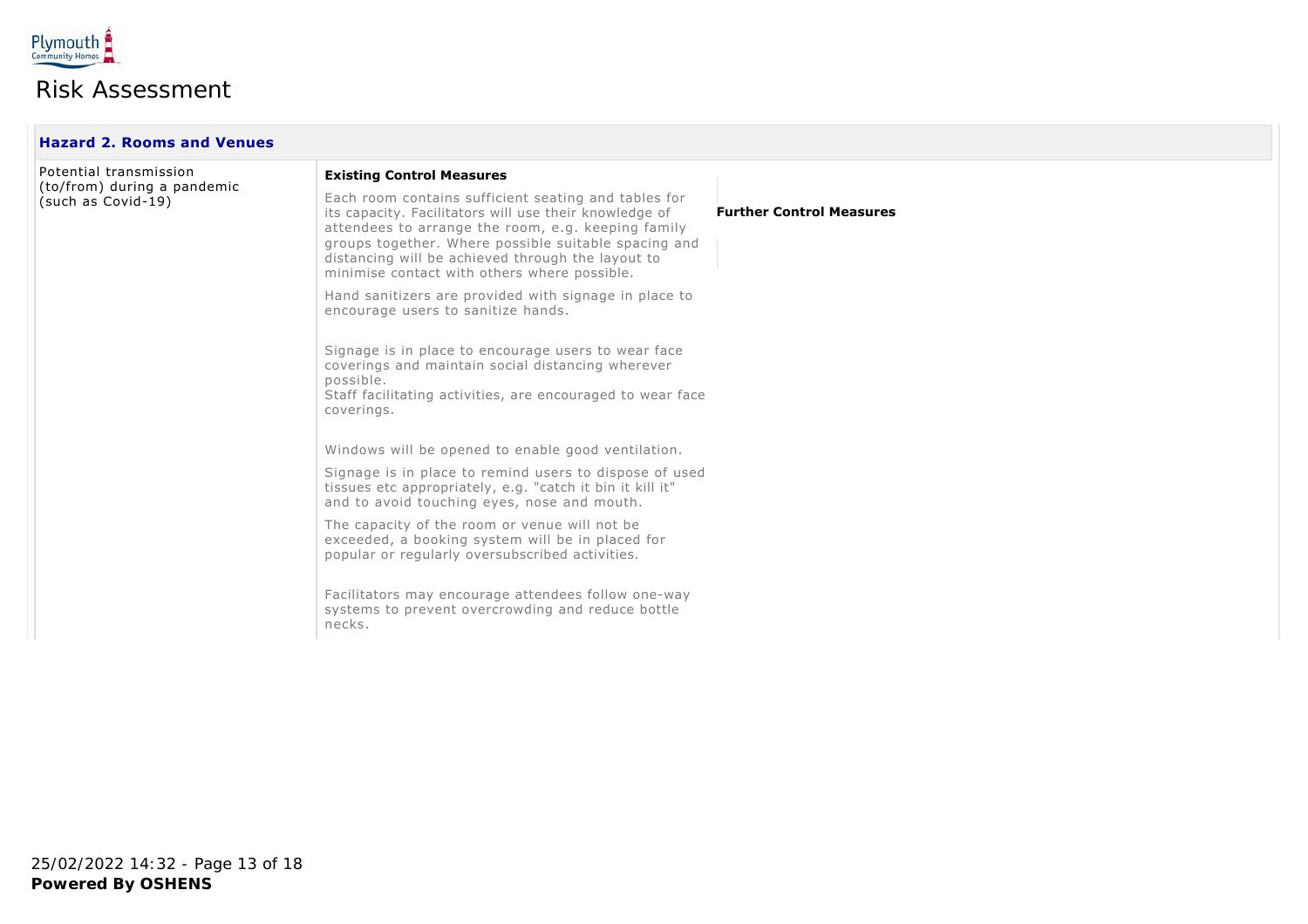

| <b>Hazard 3. Cleaning</b>                                                                                                                                                           |                                                                                                                                                                                                                                                                                                                                                                                                                                                                                                                                                                                                                                                                  |                                                                             |  |
|-------------------------------------------------------------------------------------------------------------------------------------------------------------------------------------|------------------------------------------------------------------------------------------------------------------------------------------------------------------------------------------------------------------------------------------------------------------------------------------------------------------------------------------------------------------------------------------------------------------------------------------------------------------------------------------------------------------------------------------------------------------------------------------------------------------------------------------------------------------|-----------------------------------------------------------------------------|--|
| Frequent cleaning of<br>surfaces, particularly those<br>that people touch often,<br>reduces the potential for<br>COVID-19 to spread and is<br>a critical part of working<br>safely. | <b>Existing Control Measures</b><br>Where possible daily cleaning regimes should be in<br>place including enhanced cleaning of high touch points<br>such as door handles, chair arms, surfaces, tables,<br>toilet facilities etc.<br>Sanitizing wipes are provided for residents to use as<br>required when using the communal rooms.<br>A sufficient number of waste bins are provided and<br>emptied daily.<br>Deep clean services are available should the room<br>require cleaning following an out break.<br>Shared equipment such as scissors will be sanitized<br>using sanitizing wipes or disinfectant spray and cloths.                                | With Existing Controls:<br><b>Medium</b><br><b>Further Control Measures</b> |  |
| <b>Hazard 4. Toilet and kitchen facilities</b>                                                                                                                                      |                                                                                                                                                                                                                                                                                                                                                                                                                                                                                                                                                                                                                                                                  |                                                                             |  |
| Potential transmission<br>(to/from) during a pandemic<br>(such as Covid-19)                                                                                                         | <b>Existing Control Measures</b><br>Toilet facilities must be well stocked with soap, paper<br>towels or suitable hand drying facilities.<br>Toilets are cleaned regularly by PCH Environmental<br>Services team.<br>Signage is in place promoting good hand washing<br>techniques in toilets and kitchen areas.<br>Waste bins are emptied daily during general cleaning.<br>The number of people using kitchen areas at any one<br>time will be limited to encourage residents to maintain<br>social distancing.<br>Sanitizing wipes can be provided to enable users to<br>wipe down high touchpoints such as light switches,<br>door handles kettles and taps. | <b>Further Control Measures</b>                                             |  |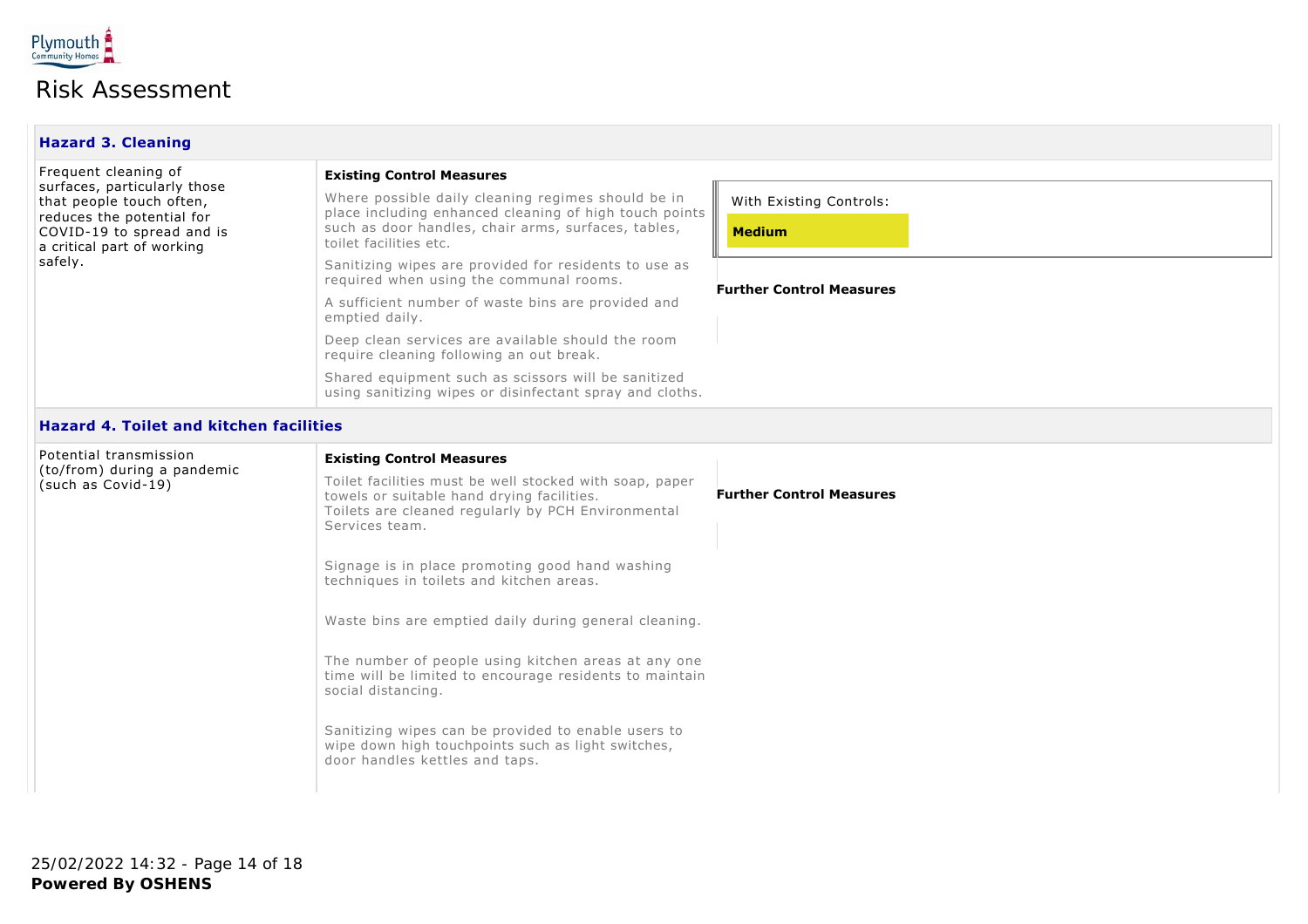

| Transmission or contraction                                                                                | <b>Existing Control Measures</b>                                                                                                                                                                                                                                                      |                                          |
|------------------------------------------------------------------------------------------------------------|---------------------------------------------------------------------------------------------------------------------------------------------------------------------------------------------------------------------------------------------------------------------------------------|------------------------------------------|
| of COVID-19 through<br>attendance at PCH or<br>partner led activities.<br>(See Hazard 1, paragraph<br>1&2) | The capacity of each venue should not be exceeded.<br>Facilitators will manage attendance and prevent<br>accessing activities when attendance is near or at<br>capacity. The facilitator will make a judgement call on<br>the acceptable and manageable numbers for the               | With Existing Controls:<br><b>Medium</b> |
|                                                                                                            | activity they are running.                                                                                                                                                                                                                                                            | <b>Further Control Measures</b>          |
|                                                                                                            | Participants will be encouraged to wear face coverings<br>when attending activities and events.<br>PCH staff or partners facilitating activities, are<br>encouraged to wear face coverings.                                                                                           |                                          |
|                                                                                                            | Information on PCH's IPC measures will be given to<br>partners organising activities. Partners will be<br>expected to follow the control measures in place for<br>each venue.                                                                                                         |                                          |
|                                                                                                            | Partners will provide relevant risk assessments and<br>documentation for the activities they are running.<br>These will be reviewed and agreed in advance of the<br>activity by the Communities team.<br>The health and safety team will provide any additional<br>support if needed. |                                          |
|                                                                                                            | Participants will be reminded by facilitators to use<br>hand sanitizers and sanitizing wipes provided where<br>necessary.                                                                                                                                                             |                                          |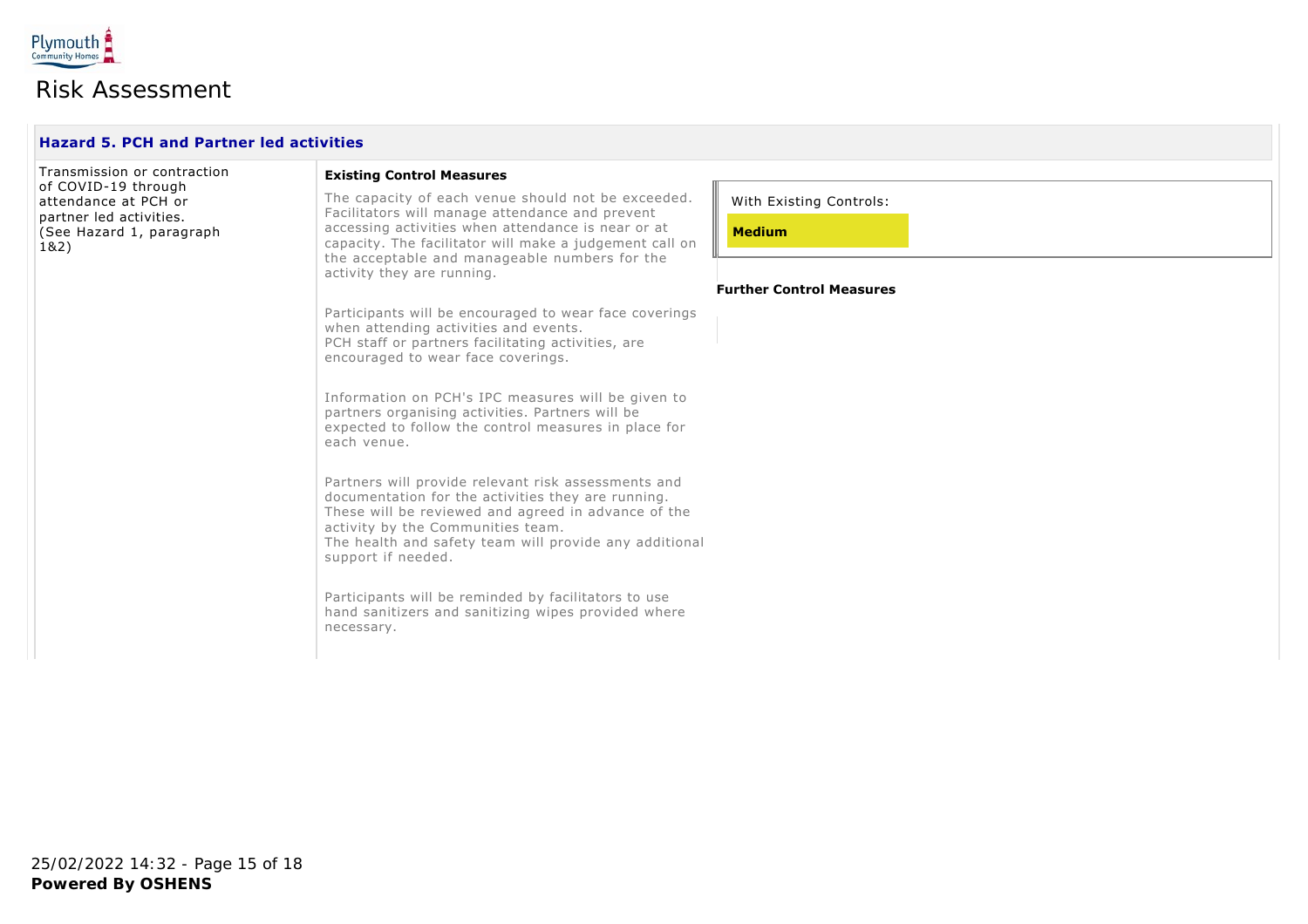

| Hazard 6. Resident led activities.                                                                                                               |                                                                                                                                                                                                                                                                                                                                                                                                                                                                                                                                                                                                          |                                                                             |  |
|--------------------------------------------------------------------------------------------------------------------------------------------------|----------------------------------------------------------------------------------------------------------------------------------------------------------------------------------------------------------------------------------------------------------------------------------------------------------------------------------------------------------------------------------------------------------------------------------------------------------------------------------------------------------------------------------------------------------------------------------------------------------|-----------------------------------------------------------------------------|--|
| Transmission or contraction<br>of COVID-19 through<br>resident led activities, such<br>as a booking for birthday<br>party or social event.       | <b>Existing Control Measures</b><br>Residents wishing run an event or activity or book a<br>room must complete the "Communities Resident<br>Organised Events RA Check List C19-Amended"<br>The checklist provides quidance on IPC measures for<br>residents.<br>Community Worker or Housing Officers can assist<br>residents with this if necessary.                                                                                                                                                                                                                                                     | With Existing Controls:<br><b>Medium</b><br><b>Further Control Measures</b> |  |
| <b>Hazard 7. Outdoor activities</b>                                                                                                              |                                                                                                                                                                                                                                                                                                                                                                                                                                                                                                                                                                                                          |                                                                             |  |
| Transmission or contraction<br>of COVID-19.<br>Outdoor activities and<br>events are considered to be<br>of lower risk than indoor<br>activities. | <b>Existing Control Measures</b><br>When organising outdoor events or activities, similar<br>principles should be adopted, and current government<br>advice followed.<br>Do not exceed the capacity for the area,<br>Encourage participants to minimise contact with<br>others,<br>Promote good hand hygiene, through washing or the<br>provision of sanitizers,<br>Manage areas where crowding is possible,<br>Encourage the use of face coverings where attendees<br>may come into close contact with each other,<br>Sanitize shared equipment,<br>Record and retain the contact details of attendees. | With Existing Controls:<br>Low<br><b>Further Control Measures</b>           |  |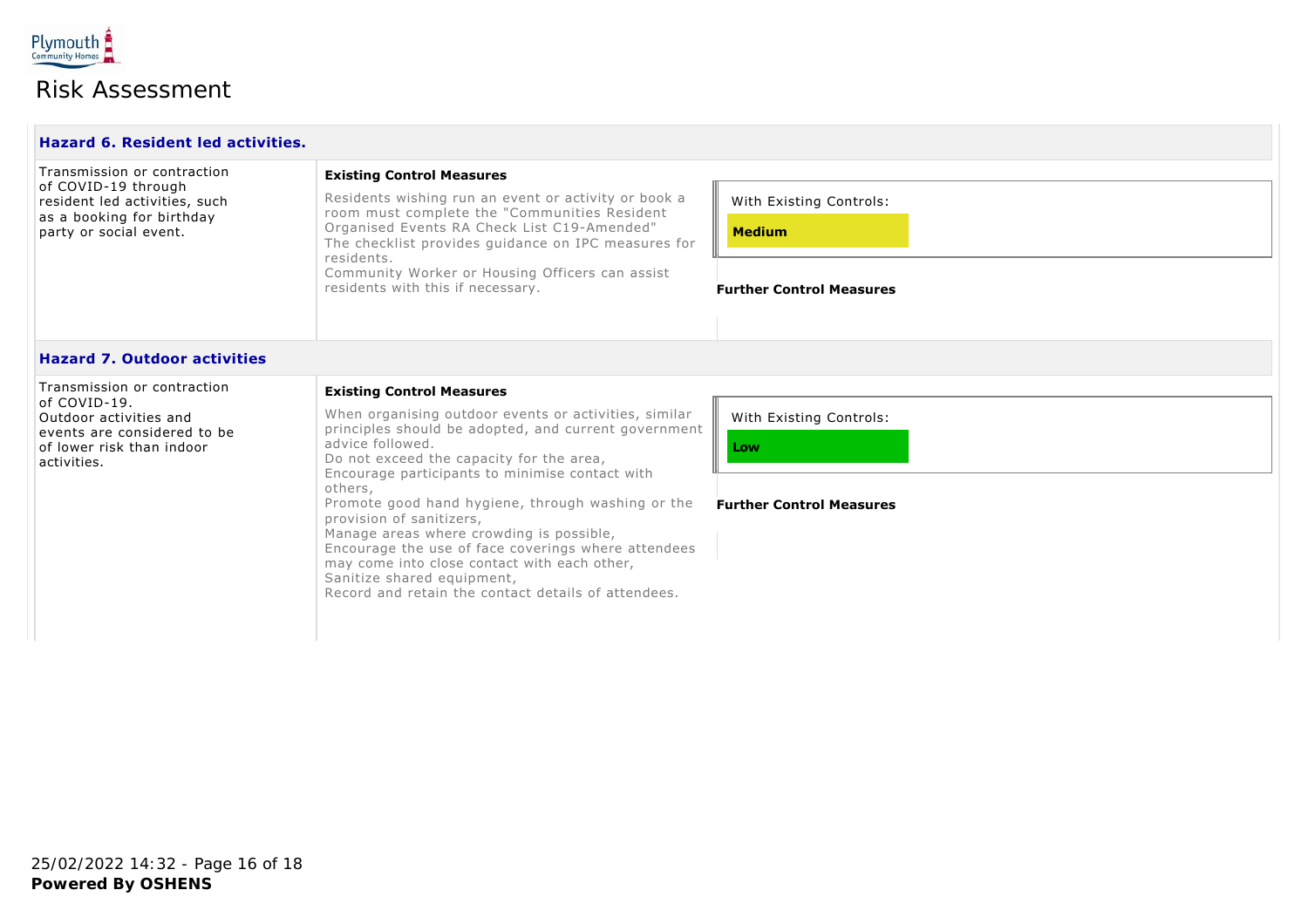

| <b>Hazard 8. Food preparation and consumption</b>                                  |                                                                                                                                                                                                                                                                            |                                 |  |
|------------------------------------------------------------------------------------|----------------------------------------------------------------------------------------------------------------------------------------------------------------------------------------------------------------------------------------------------------------------------|---------------------------------|--|
| Potential transmission                                                             | <b>Existing Control Measures</b>                                                                                                                                                                                                                                           |                                 |  |
| (to/from) during a pandemic<br>(such as Covid-19)                                  | Buffets are not recommended as these can promote<br>touching and handling food. . Guidance will be issued<br>to staff, residents, partners to consider IPC risk when<br>providing food, e.g. use single use/packaged items,<br>wash cutlery etc thoroughly and 'encourage' | With Existing Controls:<br>Low  |  |
|                                                                                    | preventing shared touch food provision, advise hand<br>washing and good sanitation                                                                                                                                                                                         | <b>Further Control Measures</b> |  |
|                                                                                    | Single use items such as sugar / coffee sachets /<br>cutlery / biscuits etc can be used where possible to<br>reduce high touch points and multi-handling of<br>equipment and utensils.                                                                                     |                                 |  |
|                                                                                    | Used cups, crockery and cutlery, must thoroughly<br>washed, put away and not left in the kitchen area.                                                                                                                                                                     |                                 |  |
| Hazard 9. Information to participants and residents                                |                                                                                                                                                                                                                                                                            |                                 |  |
| Business requirements may                                                          | <b>Existing Control Measures</b>                                                                                                                                                                                                                                           |                                 |  |
| differ from the general<br>guidance provided to the<br>public. Variations may lead | Clear rules and expectations will be written and<br>communicated to those residents attending organised<br>activities and events and those booking to use a<br>communal room.                                                                                              | With Existing Controls:         |  |
| to participants not knowing<br>PCHs expectations or                                |                                                                                                                                                                                                                                                                            | <b>Medium</b>                   |  |
| requirements to attend<br>events or activities.                                    |                                                                                                                                                                                                                                                                            | <b>Further Control Measures</b> |  |
|                                                                                    |                                                                                                                                                                                                                                                                            |                                 |  |